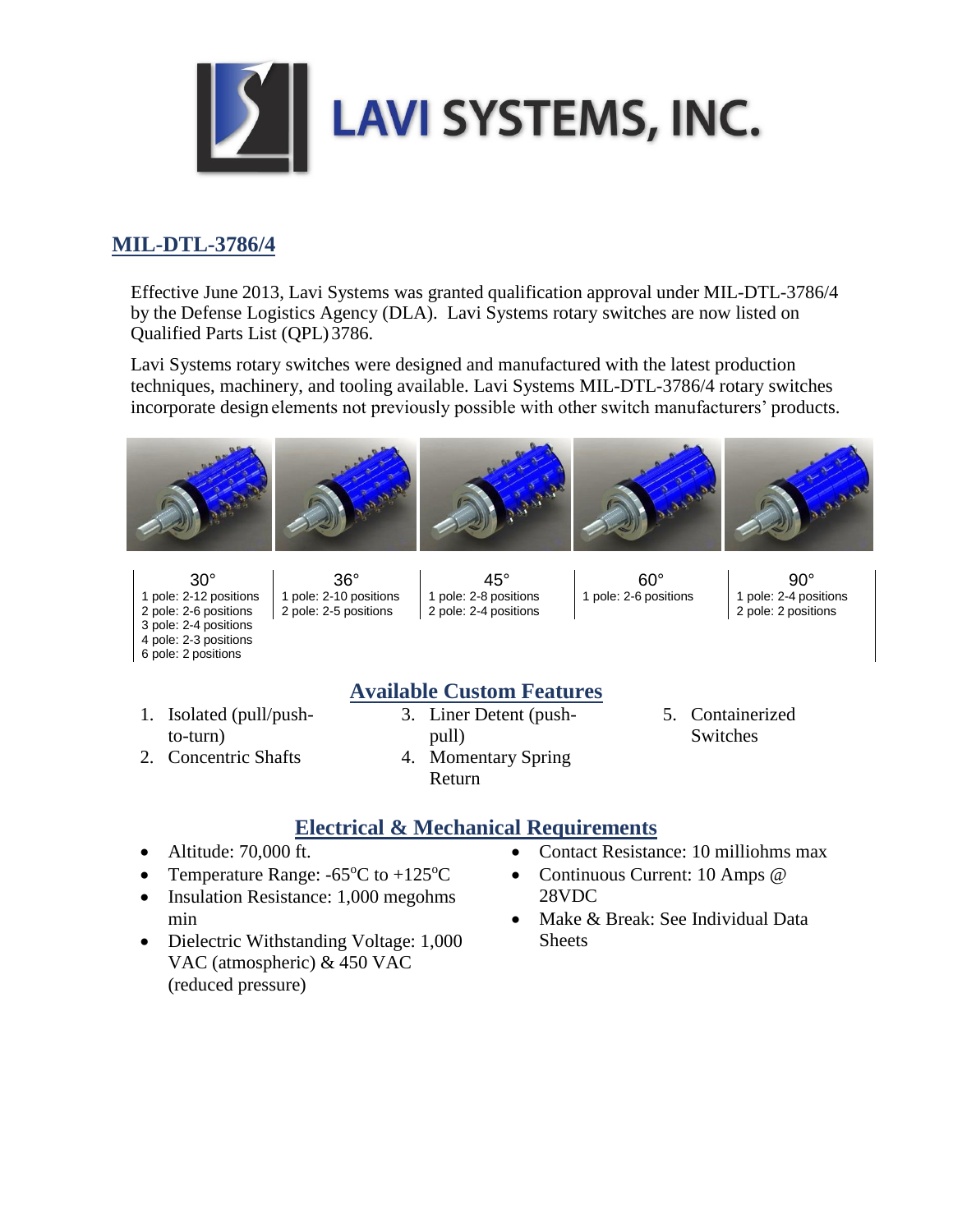

| <b>Environmental Requirements</b> |  |
|-----------------------------------|--|
|-----------------------------------|--|

| <b>Environmental Test</b>  | <b>Qualified to Specification</b>         |
|----------------------------|-------------------------------------------|
| <b>Explosion Proof</b>     | MIL-STD-202, Method 109                   |
| <b>High Impact Shock</b>   | MIL-STD-202, Method 207                   |
| <b>Medium Impact Shock</b> | MIL-STD-202, Method 213, Test Condition I |
| <b>Moisture Resistance</b> | MIL-STD-202, Method 106                   |
| Salt Spray                 | MIL-STD-202, Method 101, Test Condition B |
| Sand & Dust                | MIL-STD-202, Method 110                   |
| <b>Thermal Shock</b>       | MIL-STD-202, Method 107                   |
| Vibration                  | MIL-STD-202, Method 204, Test Condition B |

## **How do you build an LSI MIL-DTL-3786/4 part number?**

Configuring a rotary switch to meet the requirement of a particular application can be tricky. There are multiple ways to order an LSI MIL-DTL-3786/4 switch. For example, below is the part number code for the LSI 45° switch:



The other degrees of index options  $(30^{\circ}, 36^{\circ}, 60^{\circ}, \& 90^{\circ})$  have similar codes. Individual Interface Control Drawing can be provided by contacting Lavi Systems, or its associated manufacturing representatives.